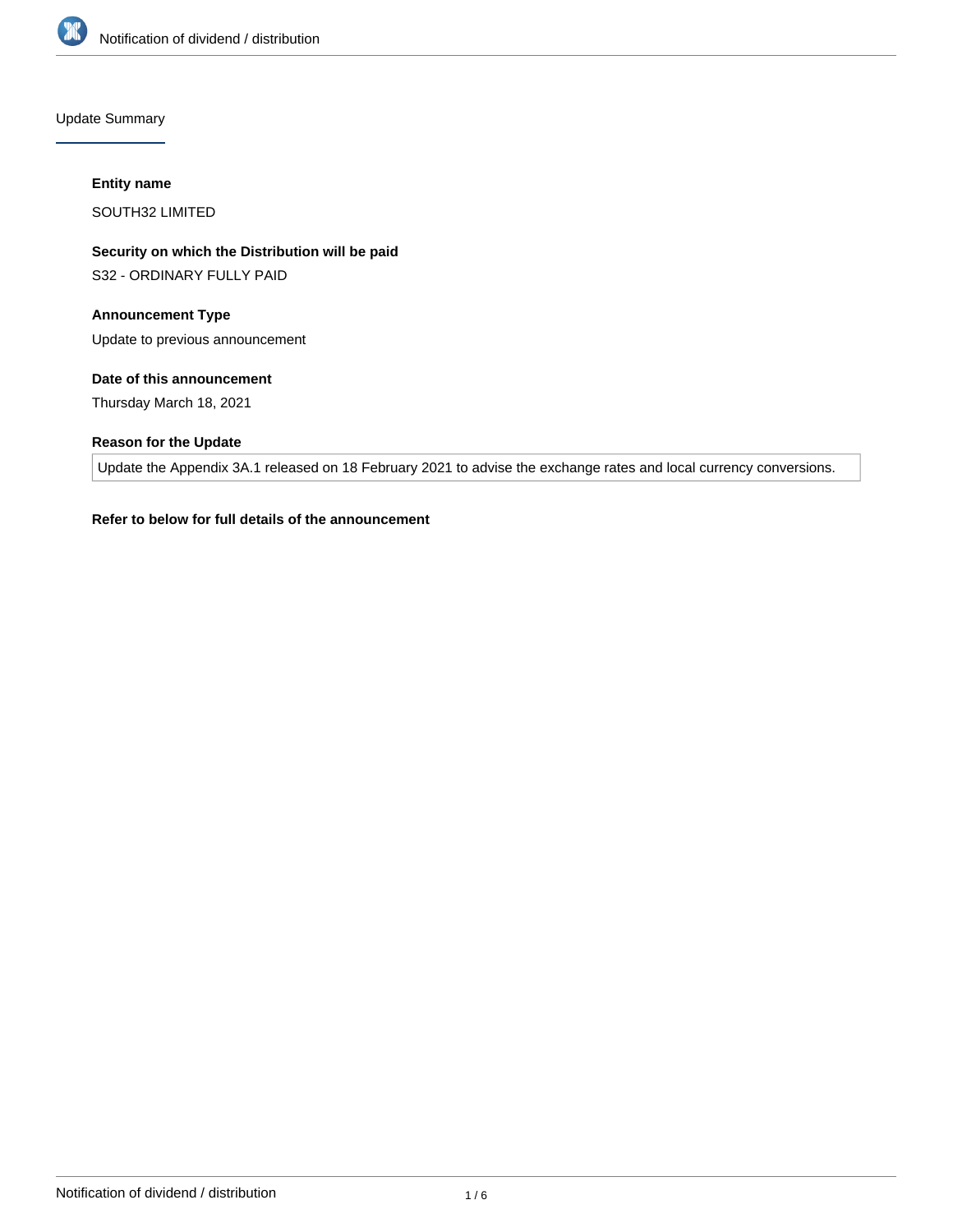

Announcement Details

Part 1 - Entity and announcement details

#### **1.1 Name of +Entity**

SOUTH32 LIMITED

**1.2 Registered Number Type ACN** 

**Registration Number**

093732597

**1.3 ASX issuer code** S32

#### **1.4 The announcement is**

Update/amendment to previous announcement

#### **1.4a Reason for update to a previous announcement**

Update the Appendix 3A.1 released on 18 February 2021 to advise the exchange rates and local currency conversions.

# **1.4b Date of previous announcement(s) to this update**

Thursday February 18, 2021

#### **1.5 Date of this announcement**

Thursday March 18, 2021

**1.6 ASX +Security Code** S32

**ASX +Security Description**

ORDINARY FULLY PAID

Part 2A - All dividends/distributions basic details

**2A.1 Type of dividend/distribution** Ordinary

**2A.2 The Dividend/distribution:**

relates to a period of six months

## **2A.3 The dividend/distribution relates to the financial reporting or payment period ending ended/ending (date)**

Thursday December 31, 2020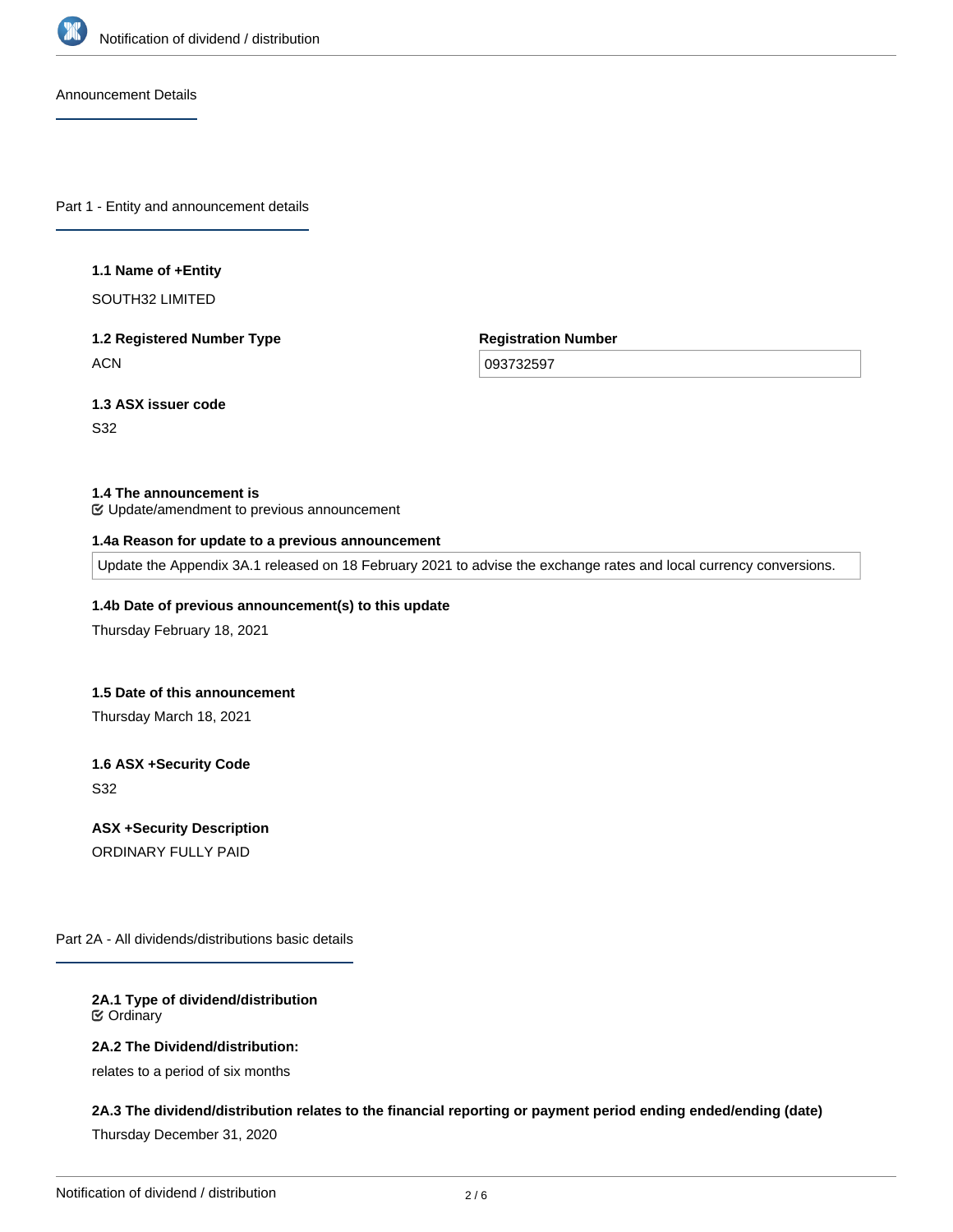

# **2A.4 +Record Date**

Friday March 12, 2021

# **2A.5 Ex Date**

Thursday March 11, 2021

## **2A.6 Payment Date**

Thursday April 8, 2021

**2A.7 Are any of the below approvals required for the dividend/distribution before business day 0 of the timetable?**

- **Security holder approval**
- **Court approval**
- **Lodgement of court order with +ASIC**
- **ACCC approval**
- **FIRB approval**
- **Another approval/condition external to the entity required before business day 0 of the timetable for the dividend/distribution.**

No

**2A.8 Currency in which the dividend/distribution is made ("primary currency")**

USD - US Dollar

**2A.9 Total dividend/distribution payment amount per +security (in primary currency) for all dividends/distributions notified in this form**

USD 0.01400000

### **2A.9a AUD equivalent to total dividend/distribution amount per +security**

AUD 0.01808825

# **2A.9b If AUD equivalent not known, date for information Estimated or Actual? to be released**

Thursday March 18, 2021

**2A.9c FX rate (in format AUD 1.00 / primary currency rate): AUD**

AUD 1.00

**2A.10 Does the entity have arrangements relating to the currency in which the dividend/distribution is paid to securityholders that it wishes to disclose to the market?** Yes

**2A.11 Does the entity have a securities plan for dividends/distributions on this +security?** We do not have a securities plan for dividends/distributions on this security

**2A.12 Does the +entity have tax component information apart from franking?** No

**FX rate (in format AUD rate/primary currency rate)**

**Primary Currency rate**

USD 0.77398300

Actual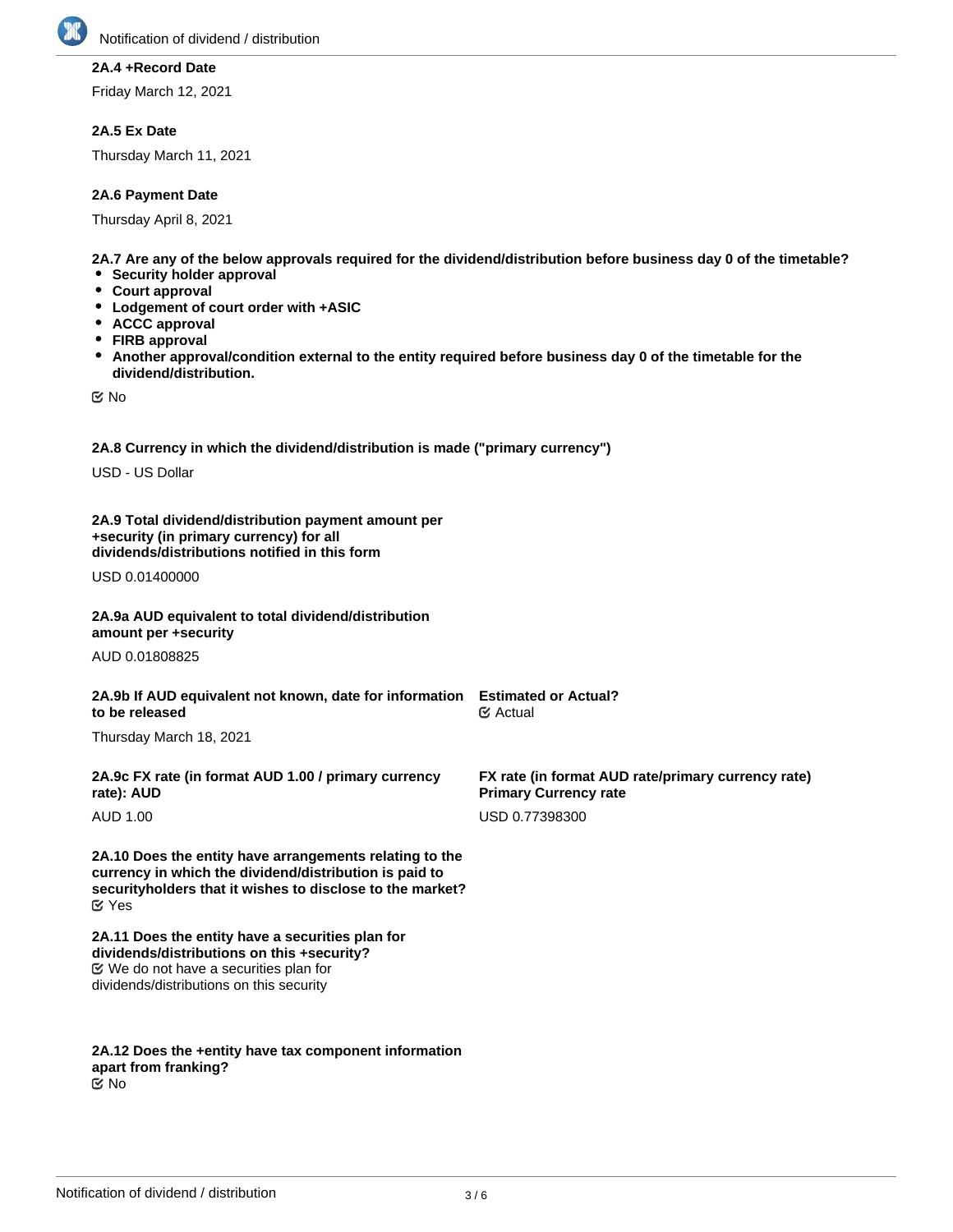

#### Part 2B - Currency Information

**2B.1 Does the entity default to payment in certain currencies dependent upon certain attributes such as the banking instruction or registered address of the +securityholder? (For example NZD to residents of New Zealand and/or USD to residents of the U.S.A.).**

Yes

## **2B.2 Please provide a description of your currency arrangements**

South32 shareholders who hold shares on the Australian register will be paid dividends by direct credit in Australia Dollars (AUD) and can elect to receive a different currency by providing valid New Zealand Dollars (NZD), Pound Sterling (GBP) or United States Dollars (USD) banking instructions. These instructions must be provided to Computershare no later than 8pm (AEDT) on the Record Date.

South32 shareholders who hold shares on the South African branch register will be paid dividends by direct credit in South African Rand (ZAR) and cannot elect to receive a different currency. South32 UK Depositary Interest holders will be paid dividends by direct credit in Pound Sterling (GBP) and cannot elect to receive a different currency.

# **2B.2a Other currency/currencies in which the dividend/distribution will be paid:**

| <b>Currency</b>          | Payment currency equivalent amount per security |
|--------------------------|-------------------------------------------------|
| AUD - Australian Dollar  | AUD 0.01808825                                  |
| NZD - New Zealand Dollar | NZD 0.01948531                                  |
| GBP - Pound Sterling     | GBP 0.01006915                                  |
| ZAR - Rand               | ZAR 0.21114650                                  |

## **2B.2b Please provide the exchange rates used for non-primary currency payments**

VWAP of trades over the period 2 March 2021 to 18 March 2021: Australian cents 0.773983 British pence 1.390386 New Zealand cents 0.718490 VWAP of trades over the period 2 March 2021 to 5 March 2021: South African cents 15.08189

## **2B.2c If payment currency equivalent and exchange rates not known, date for information to be released**

**Estimated or Actual?** Actual

Thursday March 18, 2021

**2B.3 Can the securityholder choose to receive a currency different to the currency they would receive under the default arrangements?**

Yes

**2B.3a Please describe what choices are available to a securityholder to receive a currency different to the currency they would receive under the default arrangements**

For shareholders on the Australian register - Australian Dollars (AUD), New Zealand Dollars (NZD), Pound Sterling (GBP) or United States Dollars (USD)

For shareholders on the South African branch register - no choice available (only South African Rand (ZAR) will be available).

For UK Depositary Interest holders - no choice available (only Pound Sterling (GBP) will be available).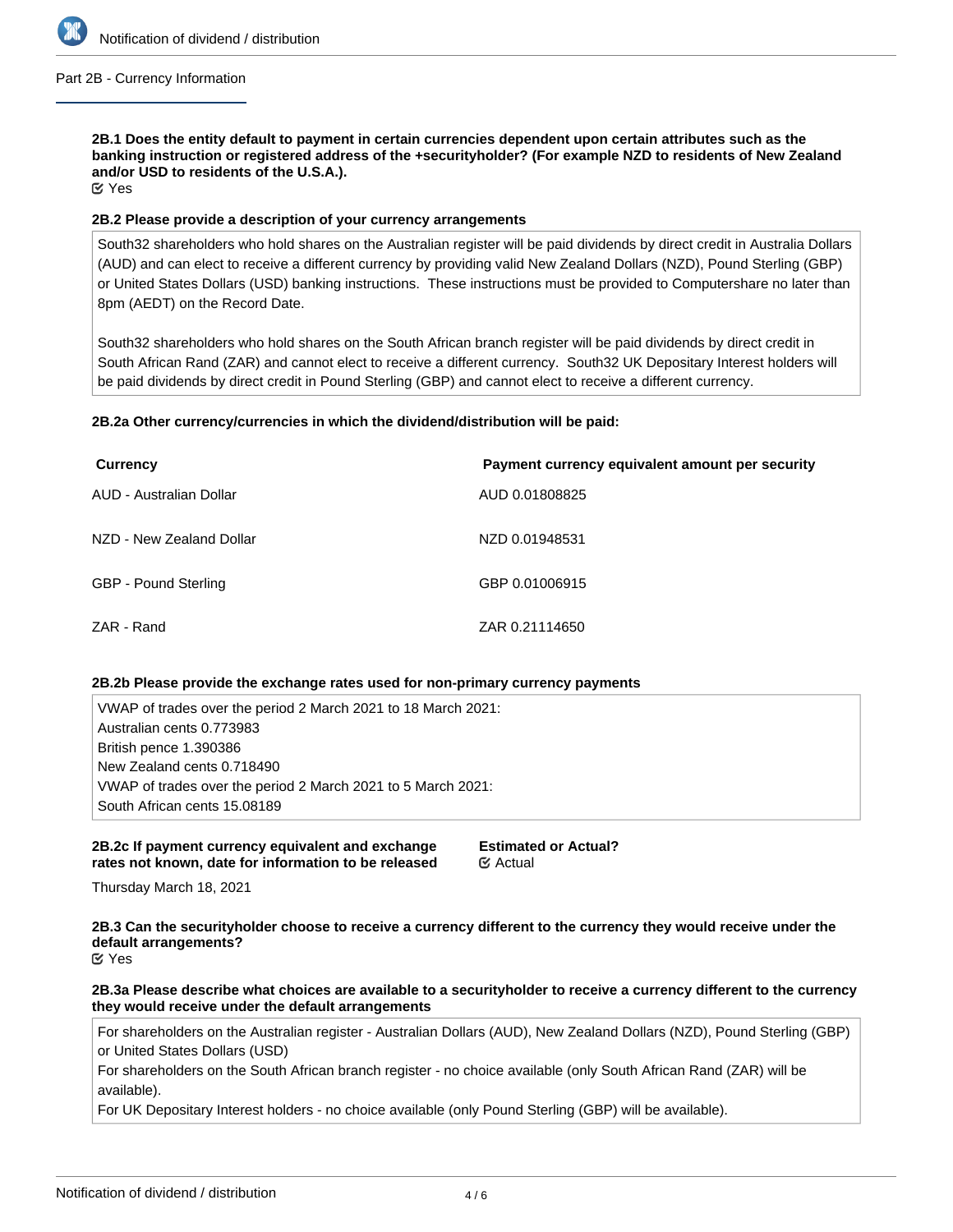

# **2B.3b Date and time by which any document or communication relating to the above arrangements must be received in order to be effective for this dividend/distribution**

Friday March 12, 2021 20:00:00

#### **2B.3c Please provide, or indicate where relevant forms can be obtained and how and where they must be lodged**

For Australian holders - currency elections and direct credit details can be provided online at [www.computershare.com.au/](http://www.computershare.com.au/) investor or by calling Computershare Investor Services on 1800 019 953 or +61 3 9415 4169. For South African holders - direct credit details can be provided by calling Computershare Investor Services on smart number +27 (0) 861 100 950.

For UK Depositary Interest holders - direct credit details can be provided online at [www.investorcentre.co.uk](http://www.investorcentre.co.uk)

#### Part 3A - Ordinary dividend/distribution

| 3A.1 Is the ordinary dividend/distribution estimated at<br>this time?<br>$\propto$ No                                           | 3A.1a Ordinary dividend/distribution estimated amount<br>per +security<br><b>USD</b> |
|---------------------------------------------------------------------------------------------------------------------------------|--------------------------------------------------------------------------------------|
| 3A.1b Ordinary Dividend/distribution amount per<br>security<br>USD 0.01400000                                                   |                                                                                      |
| 3A.2 Is the ordinary dividend/distribution franked?<br>$\alpha$ Yes                                                             | 3A.2a Is the ordinary dividend/distribution fully franked?<br>$\alpha$ Yes           |
| 3A.3 Percentage of ordinary dividend/distribution that is<br>franked                                                            | 3A.3a Applicable corporate tax rate for franking credit<br>$(\%)$                    |
| 100.0000 %                                                                                                                      | 30.0000 %                                                                            |
| 3A.4 Ordinary dividend/distribution franked amount per<br>+security<br>USD 0.01400000                                           | 3A.5 Percentage amount of dividend which is unfranked<br>0.0000%                     |
| 3A.6 Ordinary dividend/distribution unfranked amount<br>per +security excluding conduit foreign income amount<br>USD 0.00000000 |                                                                                      |
| 3A.7 Ordinary dividend/distribution conduit foreign<br>income amount per security<br>USD 0.00000000                             |                                                                                      |

Part 5 - Further information

# **5.1 Please provide any further information applicable to this dividend/distribution**

**5.2 Additional information for inclusion in the Announcement Summary**